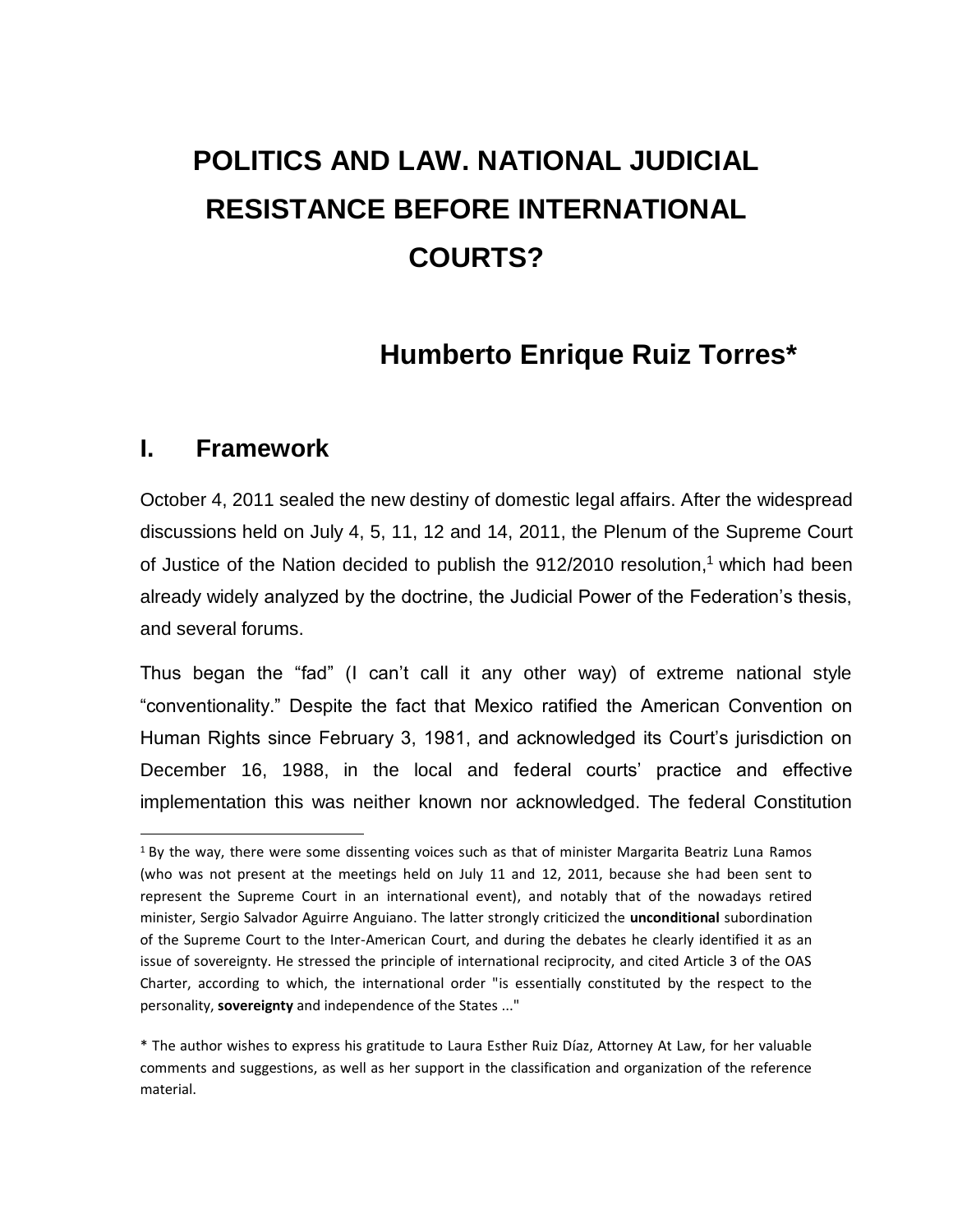acted as lord and master of jurisdictional decisions, and federal courts concentrated the analysis of constitutionality around acts of authority.<sup>2</sup>

The 912/2010 resolution changed everything, and not all of it was for good: for starters, a true frenzy took over some jurists, litigants and judges. A metalanguage, which still remains indistinct to those who currently use it, appeared. Here we have a beginners catalogue: "conventionality," "unconventionality," "conventionality control," a ridiculous and even corny principle of "equality of arms" (*égalite des arms*, originating from the European Commission of Human Rights), parameter (by the way, now any comparison, measurement and reference is a "parameter"), "normative portion," "constitutionality block," "suspicious categories," etc. Coincidentally, the list keeps going on.

For said conventionality implementation and subsequent "conventionality control,"<sup>3</sup> it did not matter that their creator, the United States of America, in a paramount act of

 $2$  For some, this "conventional furor" was a product of the reform of June 10, 2011, especially, to Article 1 of the Constitution of the United Mexican States. But the truth is that the constitutional acceptance of international treaties was already provided for in Article 133 of the Basic Rule. Although, as background, it was timidly mentioned in Article 161, sections I and II, of the Constitution of 1824; although it was drafted, in the current terms, in Article 136 of the Constitution of 1857, by means of an almost literal translation of Article VII, paragraph 2, of the US Constitution. In turn, this provision was born in the New Jersey Plan or the Small State Plan, presented by William Paterson during the Philadelphia Constituent, 1787, conceived as a faculty of the Federation. See, Ruiz Torres, Humberto Enrique, *Curso general de amparo*, Mexico, Oxford University Press, 2007, p.33.

<sup>&</sup>lt;sup>3</sup> The now accepted expression "conventionality control" seems to have been coined by Sergio Garcia Ramirezin 2006, in his then capacity as President of the Inter-American Commission of Human Rights, when solving the *Almonacid Arellano et al v Chile* case (preliminary objections, background, reparations and costs). Paragraph 124 of such judgment recites: "The Court is aware that domestic judges and courts are subject to the rule of law and, therefore, are obliged to enforce the applicable provisions in effect in the law. But when a State has ratified an international treaty such as the American Convention, its judges, as part of the state apparatus, are also subject to it, which requires them to ensure that the effects of the provisions of the Convention are not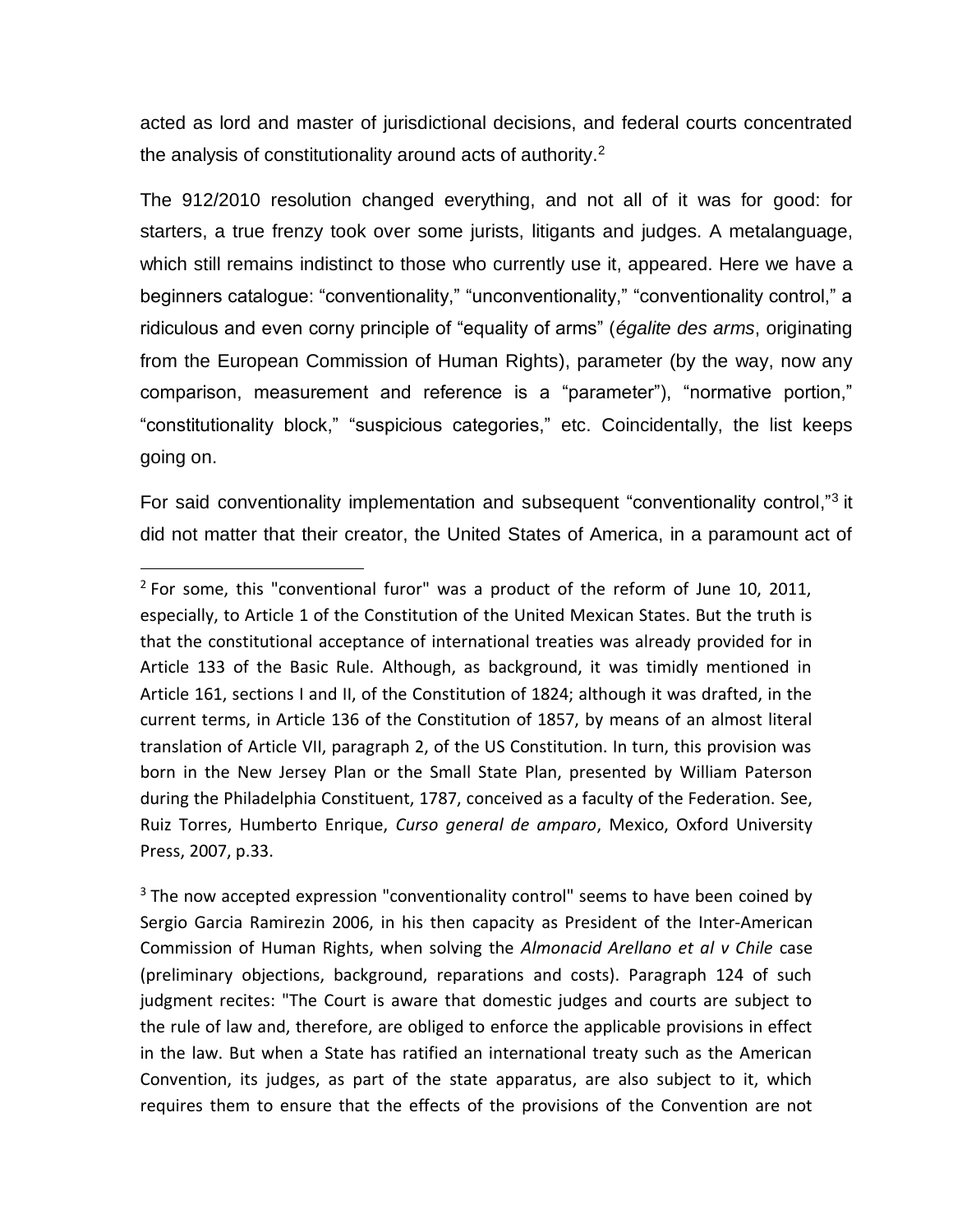arrogance, did not subscribe the Convention it designed, prepared and propelled through Americans Richard D. Kearney and Robert J. Redintong, in the same fashion as the President of that Court, Vice President and judge, Thomas Burgental. In other words, it was made in the American way, for American interests; but it was not made to be subjected to it. And in the same manner, as it is well known, the continent's second most powerful country, Canada, also reserved its right to not be "Inter-American."

Even more questionable than the fact that from the beginning both Americans and Canadians marked a dividing line, a real and non-virtual legal barrier to the aforementioned "Inter-American system," is that the Mexican Supreme Court of Justice of the Nation abdicated substantially to the constitutional court functions in the already mentioned 912/2010 resolution.

As it has already been widely explored, but not adequately criticized, in paragraphs 13-22 of this resolution, the Mexican Court not only acknowledged the full effectiveness of the contentious competence of the Inter-American Court of Human Rights, but it also made clear in all its terms, as *res judicata*, that the Mexican Supreme Court: "...does not have the jurisdiction to analyze, review, grade or decide if a judgment passed by the Inter-American Court... is correct or incorrect..." (Paragraph 17). On that October 4, 2011, the Mexican Supreme Court officially abdicated to being

undermined by the application of laws contrary to its object and purpose, and which from the beginning lack legal effects. In other words, the Judiciary Power **must exercise a sort of "conventionality control"** between the domestic legal provisions which apply in specific cases and the American Convention on Human Rights. In this task, the Judiciary Power must take into account not only the treaty, but also the interpretation thereof by the Inter-American Court, ultimate interpreter of the American Convention." [Boldface added by the author of this essay]. Another act of arrogance, although this one at the service of the United States of America, which would have nothing reprehensible, except because this country excluded itself from the so called "Inter-American system."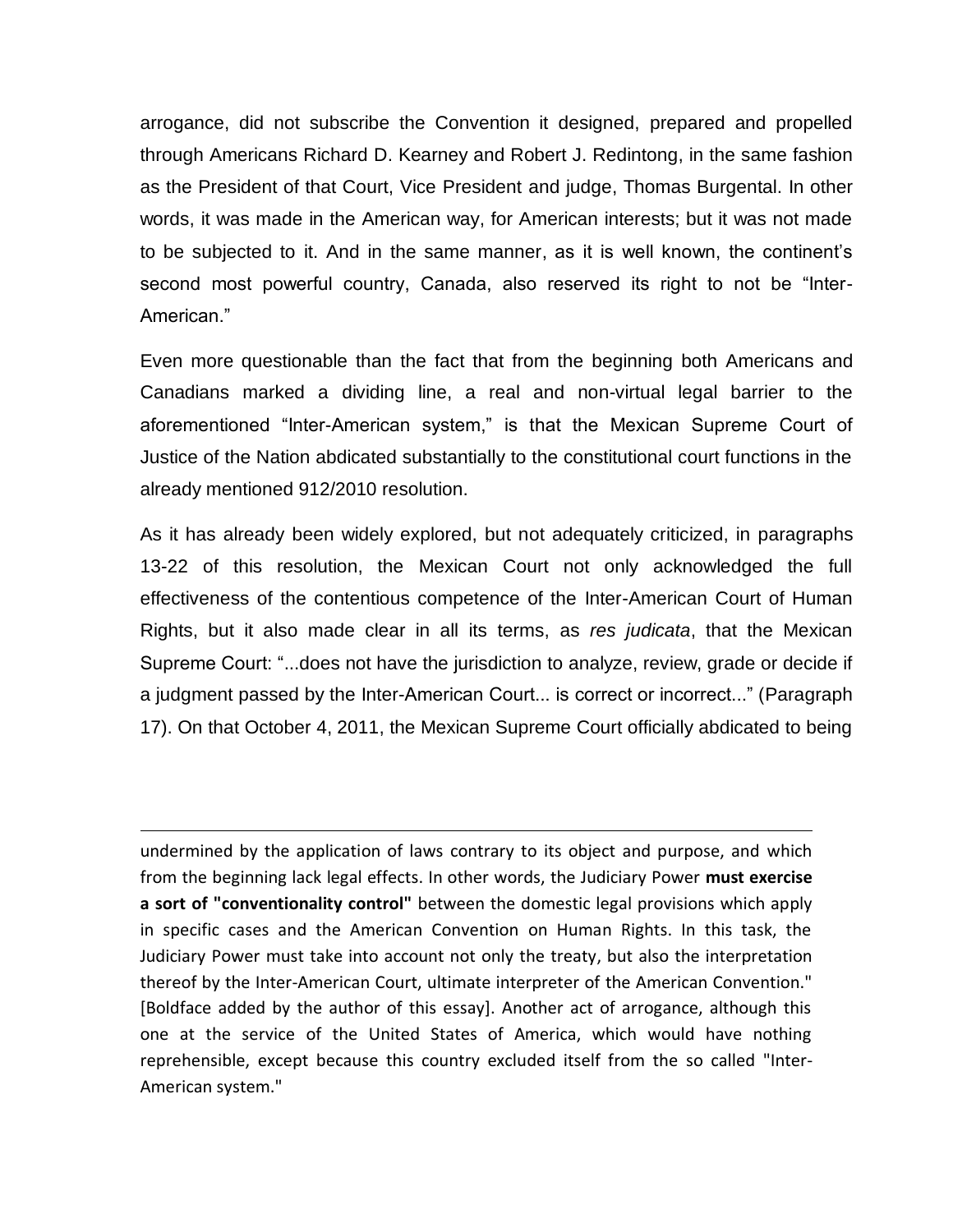supreme. In terms of human rights (whatever this means), 4 that day the Supreme Court stopped being "Supreme."

Now, it's important to make a clarification. The author of these lines does not stand for the isolation or failure to recognize an undeniable reality (it would be absurd): the reality of the international treaties and the contribution of some international courts, such as the European Court of Human Rights, the International Criminal Court or the International Court of Justice. What I notice is a lack of balance, restraint, prudence and even dignity. The Mexican Court (which, I repeat, is no longer supreme), should continue to exercise a fundamental role: to be a judge and not a mere passive recipient of the resolutions determined in the international seat of the court. To do so, would a reservation to the jurisdiction of the Inter-American Court be necessary? Yes, certainly, as well as a new resolution that voids the 912/2010 resolution and, furthermore, an amendment to the 5/2013 agreement of the Plenum of the "Supreme" Court of Justice, which second paragraph, section XV, granted powers to the Plenum of that body to receive the resolutions of the IACHR "in cases where the Mexican State is a party." So ... from being "Supreme," the Mexican Court assumed the unworthy role of becoming registry of a body that is far from "Inter-American."

A second clarification. There's no use in being naive. The political factor is present in every legal decision of great significance. In 2006, Felipe Calderon Hinojosa started a war (not in the tone of euphemism, a real guerrilla war against diverse criminal groups). The clear objective was to seek a common enemy to society and the public power to legitimize his power, after having reached the Executive in the midst of severe questioning. For this purpose, he used the Army and the Navy of Mexico, in

 $4$  This is issue deserves a separate debate. Beyond the official discourse and vision of some interest groups, so far human rights have failed to protect the citizens who obey the law. On the contrary, in a distorted perspective, in practice they have served to protect kidnappers (many, by the way), murderers and all kind of lawbreakers, where they are main characters that deserve the "compassionate" constitutional protection and the "conventional" protection of judges, facing an increasingly unprotected society. See "Estudios Jurídicos HERT" estudiosjurídicos-hert.com (official website of Humberto Enrique Ruiz Torres).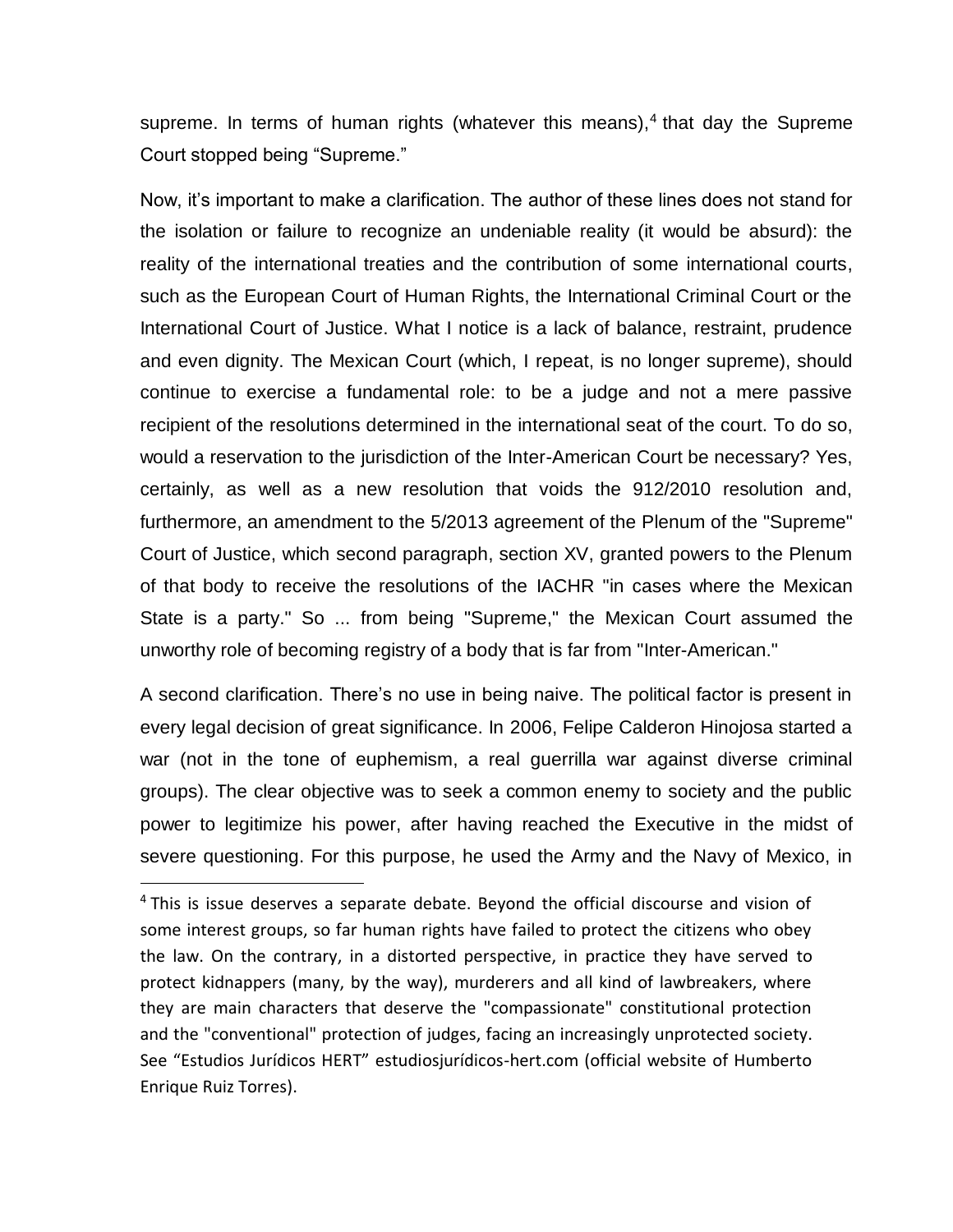clear violation of Article 129 of the Federal Constitution. <sup>5</sup> The official armed forces left their barracks to start a costly war, in every sense of the word, especially with regards to human lives, which became a big business for arms dealers. Therefore, a war lost in advance started, which in the official discourse was intended to be a "frontal war" against organized crime. 6

Soon during the administration of Felipe Calderon, national and international organizations, as well as the press, denounced the arrest, torture and killing of civilians not involved in this "war." Homicides were referred to with another insulting euphemism: slaughters. Was this war, like in Colombia, a product of an impulsive decision of the United States of America, a part of a political strategy to blame only the initial provider and not their own agents and their large mass of consumers? It is difficult to have a serious answer on hand, as it is also hard to think that a war of this nature has begun on the southern border of the most powerful country in the world without it having had any interference in such decision.

But still, the damage to society was done.<sup>7</sup> It was necessary, then, to make responsible decisions; to establish substantial State policies to face such serious

 $\overline{a}$ 

 $6$ As a simple reference, it is clear that in the main narcotics or psychotropic consuming countries like the United States, Canada, Germany, Spain or France, the "war against drugs" is not waged militarily. They have established **financial intelligence** systems to detect and monitor illicit resources and thereby attack the backbone of the business: the free collection and management of financial resources. This action, along with institutions to combat corruption better. Although with a hint of irony, it can be argued, for instance, that no American soldier has left his positions in Afghanistan to fight, street by street, "organized crime" in New York, Miami or San Francisco. Why? I think the answer is pretty obvious.

 $7$  The US news network CNN recorded, between 2006 and 2012, 48,000 deaths and a cost of 39 billion dollars. In just the first three quarters of 2011, the shameful sum of

<sup>&</sup>lt;sup>5</sup> Article 129 of the United Mexican States Constitution: "In peacetime, no military authority may exercise functions other than those directly connected to military discipline..." Perhaps it is the most neglected article since the beginning of this absurd war.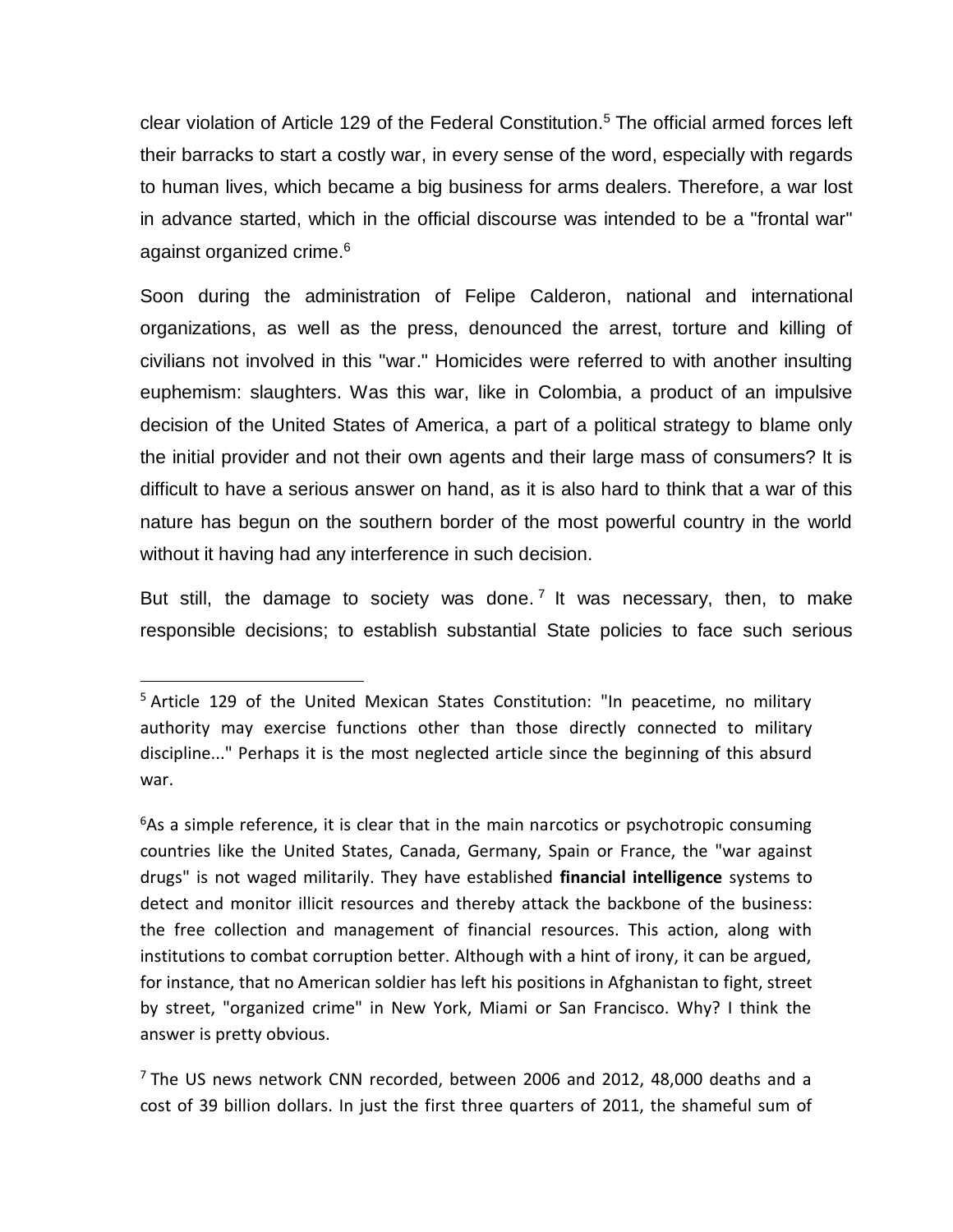situation. Unfortunately, it was not the case. Instead of rectifying a huge chain of errors, the option (did we even get to choose?) was to claim for a misleading protection of human rights (from which, by the way, none of the innocent civilian victims of this war have been benefited) through absolute and unconditional submission to the Inter-American Court of Human Rights.

May others, outside the country, be the ones to judge us, unrestrictedly. No further comment...

## **II. A great source of resistance**

 $\overline{a}$ 

The American case represents, due to its self-exclusion of the "Inter-American system" and its international influence, the best example to establish the correlation between the international treaties, the courts that emanate from it, and the compliance with international rulings in the so-called "conventionality control."

It is idle to cite Article VI, paragraph 2, of the Constitution of the United States of America, since Article 133 of the corresponding Mexican Constitution is merely an almost literal transcription of it. It's important to remember that, in its relevant part, that paragraph states that "all Treaties made, or which shall be made, under the Authority of the United States, shall be the supreme Law of the Land".<sup>8</sup> At first sight, the idea that the agreements executed by the United States of America benefit from the

13,000 deaths. A figure that, by the way, does not include the number of missing people: edition.cnn.com.

Besides, in real life, this failed war has only served to increase the presence and power of criminal organizations in the country. In many places, including the capital city, they are at executive, legislative and even judiciary level. No, it is not an exaggeration; it is easy to demonstrate empirically.

<sup>8</sup> Of course, in the first place it sought its recognition from the international community and its initial geographic definition. And yet, at that historical moment, the world was awaiting the Peace Treaty of Versailles, which was finally held in 1783 between Great Britain, the United States, France and Spain, in which the independence of the United States of America was recognized. Back then treaties suited the US!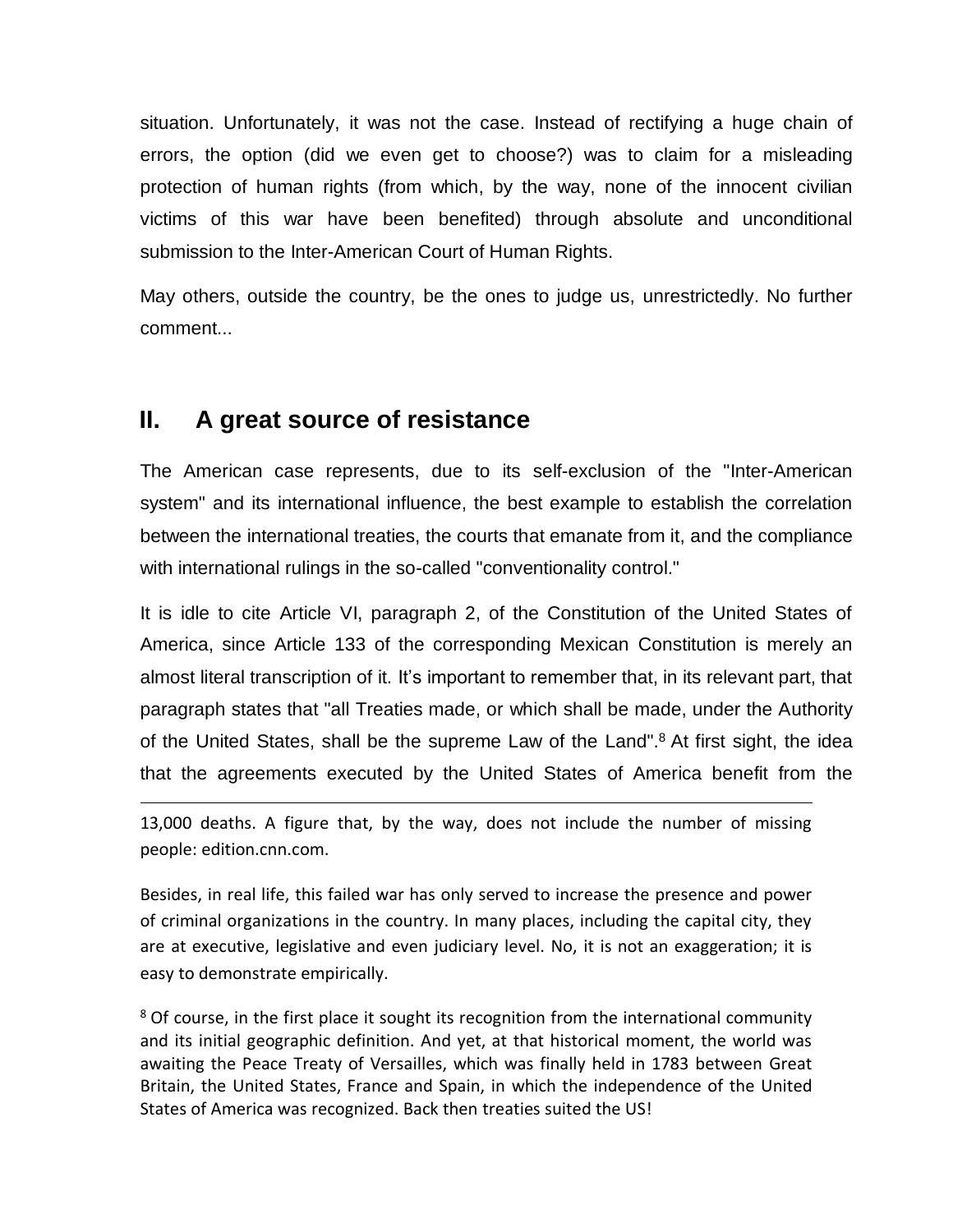special preeminence of constitutional supremacy seems to prevail. But that's not the case.

In that country, only bilaterally or multilaterally subscribed agreements are considered international treaties, under the terms of Article II of its supreme law: "The Executive Power ... (2.2.) Shall Have the Power, by and with the Advice and Consent of the Senate, to make Treaties, provided two Thirds of the Senators present concur..." Then, are "treaties" binding in the Supreme Court of the United States of America and in supreme courts of the States of the Union? The categorical answer is ... no, as it will be pointed out later.

For now, let's keep in mind that, ultimately, compliance or non-compliance with international treaties and their consequences is merely a matter of power, covered by many layers of interpretations, product of interests to be protected or not, including the principle of national sovereignty, which many assumed had already been overcome, or, quite simply, to impose a series of values to the rest of the world, but not to abide by them. From the list of relevant treaties signed but not ratified, we can easily deduce that the United States of America, for almost fifty years, has not entered into any international treaty under the rules of Articles II and III of the Constitution. Among them, in a very relevant way, as it was mentioned before, besides not being part of the "Inter-American system", the Statute of the International Court of Justice (signed in 1946, but voided in 1985), the Rome Statute of the International Criminal Court (signed in 2000, but pushed aside in 2002), the Vienna Convention on the Law of Treaties (signed in 1970, but never ratified). 9

<sup>&</sup>lt;sup>9</sup> Similarly, among others: The Convention on the Elimination of All Forms of Discrimination Against Women, signed in 1980, but not ratified; the famous Kyoto Protocol, neither signed nor ratified; the Convention on the Rights of the Child signed in 1995, but not ratified; the International Covenant on Economic, Social and Cultural Rights, signed in 1997, but not ratified, and so on. For further details see Hervella, Beatriz, "Tratados internacionales hasta la fecha no firmados o ratificados por los Estados Unidos," prensapcv.wordpress.com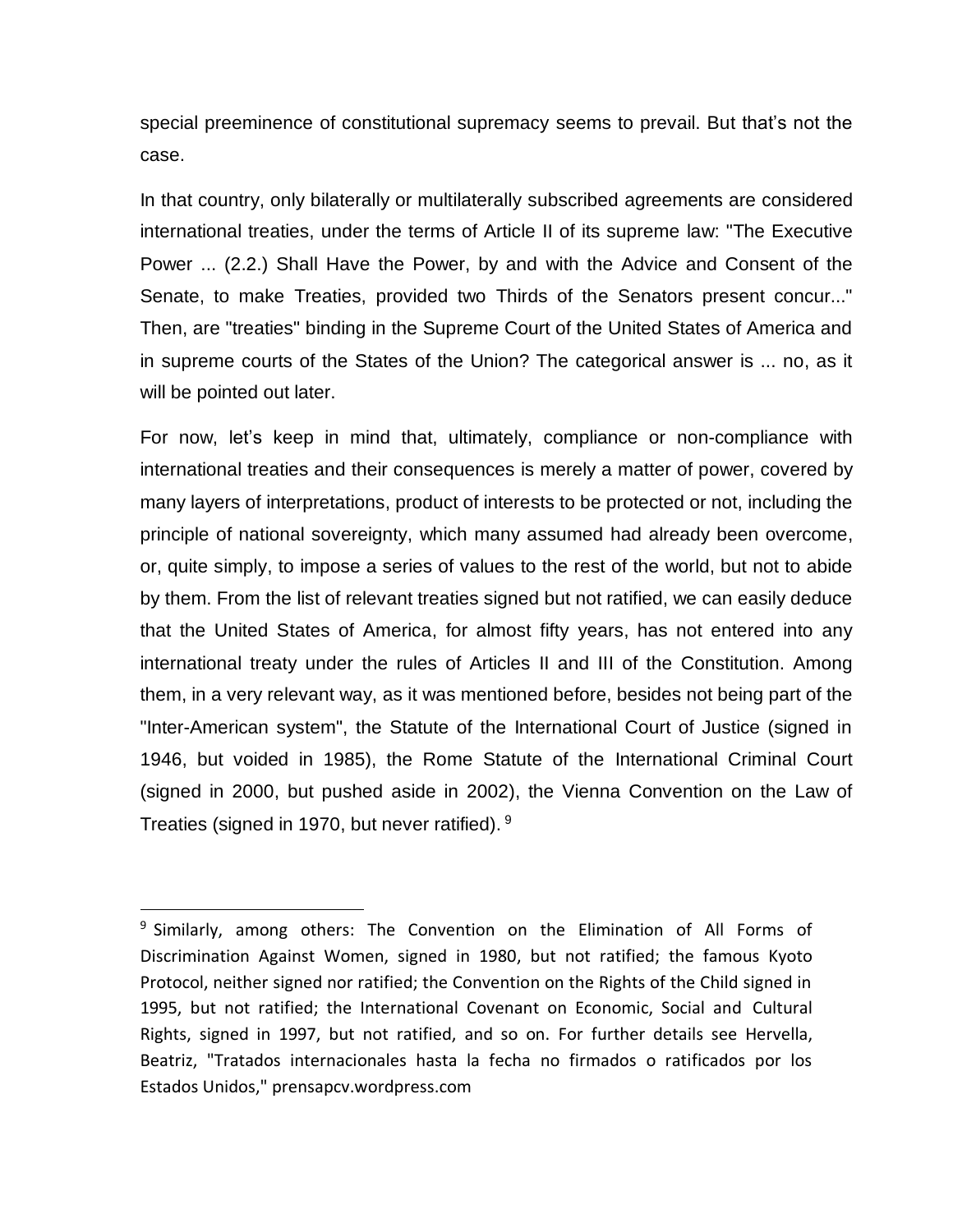But let's go back to our starting point and assume that the United States has signed and ratified an international treaty under the rules of Articles II and III of the Federal Constitution. However, as we mentioned above, that does not guarantee its enforcement. For one simple reason. There are ideologies in the shape of doctrines. You bet! The US Supreme Court came up with, regarding the very much respected international treaties, the doctrine of self-executing and non-self-executing. That means something like some international treaties are self-executing and others are not. And this doctrine was born very early: in 1829, with the resolution of the *Foster & Eleam v. Neilson* case, by the famous chief justice John Marshall.

The issue arose from a territorial dispute between the two aforementioned parties and the second one of them. It turns out that on October 1, 1800, Spain held the Treaty of San Ildefonso by which France ceded the territory of Louisiana. On April 30, 1803, France in turn held the Treaty of Paris with the United States of America, by which the latter "acquired" (unnecessary euphemism) the territory between Iberville and Perdido. Spain argued that the transfer to France (in 1800) included only the territory known as Louisiana, which comprised the New Orleans area and the area originally transferred to France, west of the Mississippi.

The thing is that the land claimed by Foster and Eleam (acquired by them, in the name of Spain, before holding the treaty of San Ildefonso) was in the disputed territory. The issue focused on establishing who owed the lands between Iberville and Perdido before holding the aforementioned treaty. Being, as they were already, in possession of the United States of America, could it be established that Spain remained the owner, fundamental aspect which should be defined by the US Supreme Court? The answer is pretty obvious.

Although one of the stipulations of the Treaty of San Ildefonso allowed the claimants to keep the land transferred by Spain, the US Supreme Court concluded that such a provision was non-self-executing. Why? Here's the magic: the Court noted that the treaty was written in Spanish and that the English version of the provision in dispute concerning the granting of land would have to be "ratified and confirmed," and then concluded: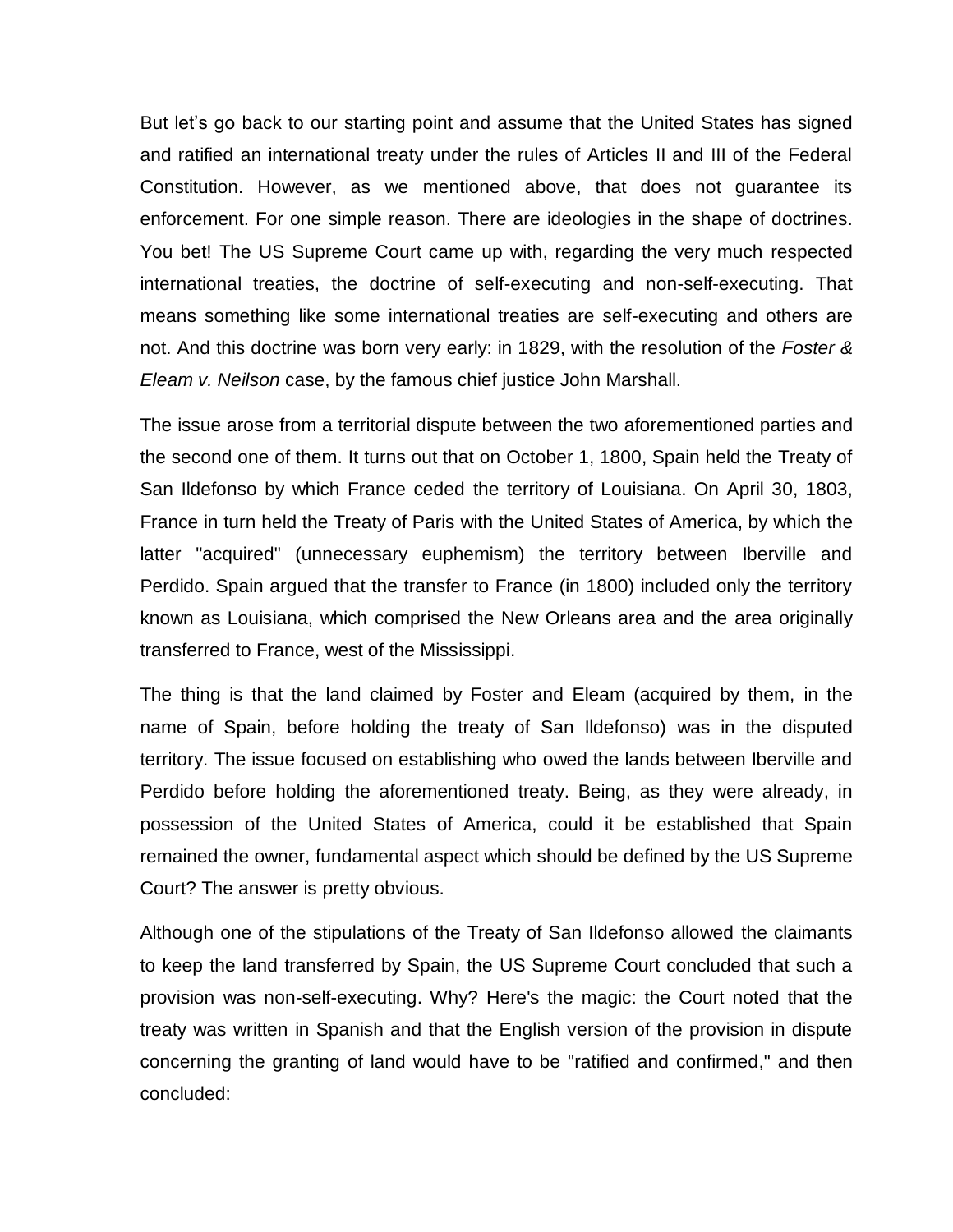"(A treaty) to be regarded in courts of justice as equivalent to an act of the legislature, whenever it operates of itself without the aid of any legislative provision. But when the terms of the stipulation import a contract, when either of the parties engages to perform a particular act, the treaty addresses itself to the political, not the judicial department; and the legislature must execute the contract before it can become a rule for the Court."<sup>10</sup>

Settled issue. Thus, a doctrine was born for posterity. But perhaps most relevant at the present time is the fact that this doctrine has been used in a variety of different cases and with criteria that lacks of consistency.<sup>11</sup> Experts on American law have referred to this doctrine as "highly complex" and "perhaps one of the most confusing in the law of treaties." But no, it is not confusing. It is flexible and adaptable to the taste of internal compliance

 $\overline{a}$ 

See also, McGuinness, Margaret E., "Medellin v. Texas, U.S. Supreme Court review on state courts' obligation to respect an International Court of Justice judgment and on the president's power to enforce it" in *American Journal of International Law*, vol. 102, no. 3 Washington D.C., 2008, pp. 622-627.

Also, Curtis A. Bradley, *International Law in the U.S. Legal System*, New York, Oxford University Press, 2015 (2nd ed.), P 305.

11 By the way, in a subsequent judgment (for the *States v. Percheman* case, 1833), the Supreme Court itself changed the criteria that it had held in the *Foster* case. After reviewing the English version of the provision, it found that the simple English translation led to the conclusion that the provision was self-executing. However, unlike the disputed territories in the *Foster* case, it was determined that the land that was now matter of controversy, in 1819 was unquestionably Spanish property, so there was no matter of conflict. Vine. Curtis A. op. cit. *supra* note 12.

<sup>10</sup> With due proportion, this case is *the Marbury v. Madison* of international treaties (and conventionality) concluded by the United States of America. The full version of the judgment can be consulted in *Justia. U.S Law*: supreme.justia.com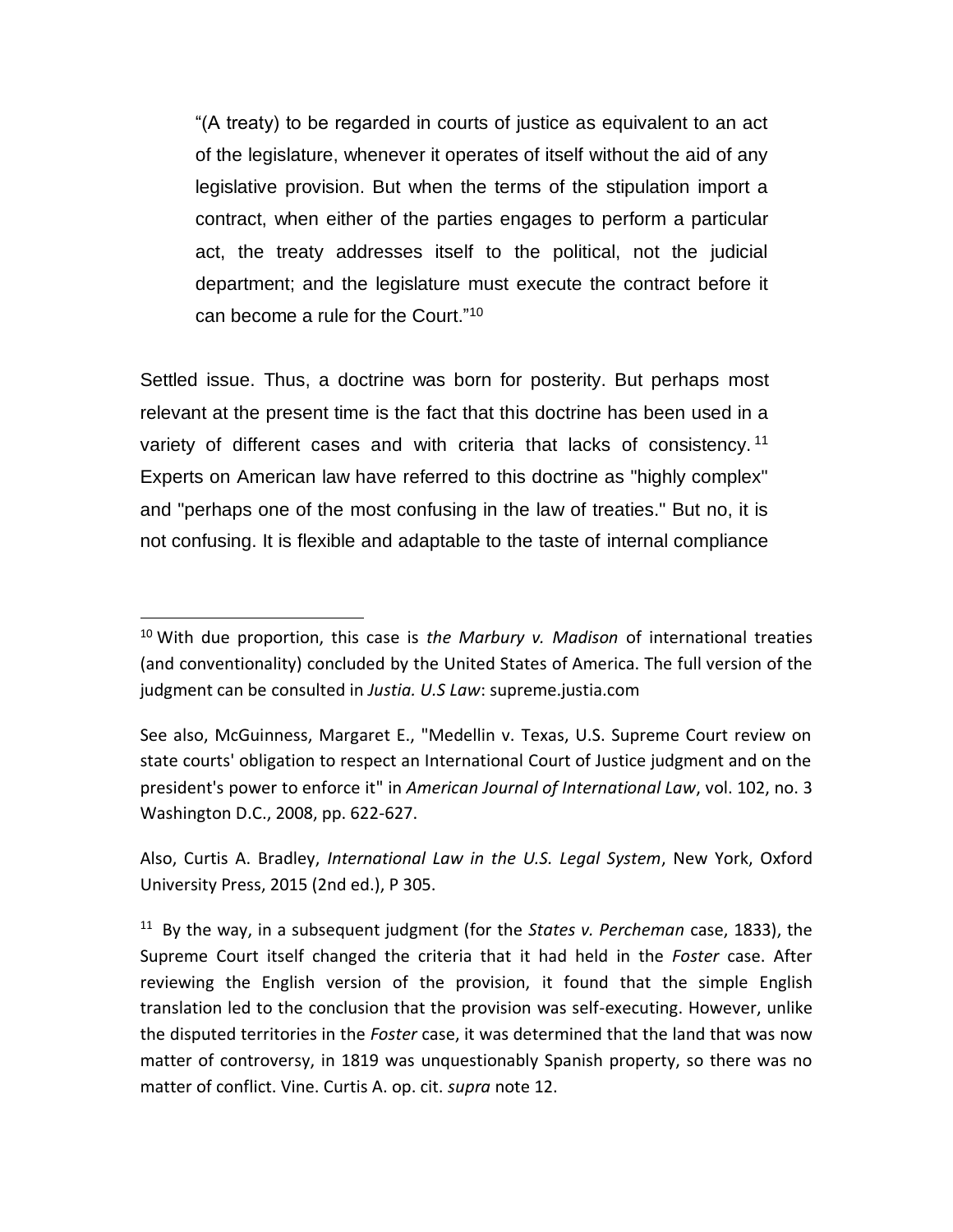or non-compliance with treaties already held by the United States of America.

But, as it was already mentioned, the most powerful country on earth no longer holds international treaties, nor has a need for them. Where's the internal conventionality control? For some writers of American law, there has been a constant use of international treaties to settle disputes of some significance. However, in practice, I have observed the constant and repeated preeminence of the US domestic law and its rulings as means of settling disputes, which are completely alien to international law. I have repeatedly wondered: Why use an international law or "conventionality control" like the one they imposed on Mexico, if they are the judges of the world?

They don't need international treaties, but they do have the ability and power to impose them on others. It is regrettable that those "others" do not have the strength and dignity to oppose a legal colonialism that can be insulting, but is still celebrated as an achievement. I repeat, I have nothing against international treaties or the so-called "conventionality control" by national judges, except that this implies a decision that involves national sovereignty, in a world that is increasingly closer to the revival of nationalisms than the professed "global village".<sup>12</sup> It is a decision that must be made with caution, placing national interests first, rather than foreign ones.

As the United States of America did in the controversial *Medellín v. Texas* case, Jose Ernesto Medellin, 18 year-old Mexican citizen, was indicted on charges of rape and murder. After his arrest, he was subject to the Miranda

 $12$  United States of America, with its Trump and Hilary Clinton styled models. UK, with "Brexit." Germany, with a dangerous return to nationalism: Adolf Hitler's *Mein Kampf,* written in 1925, which reprinting had been banned for 70 years, became a best-seller in January 2016, as reported by the weekly newspaper *Der Spigel*.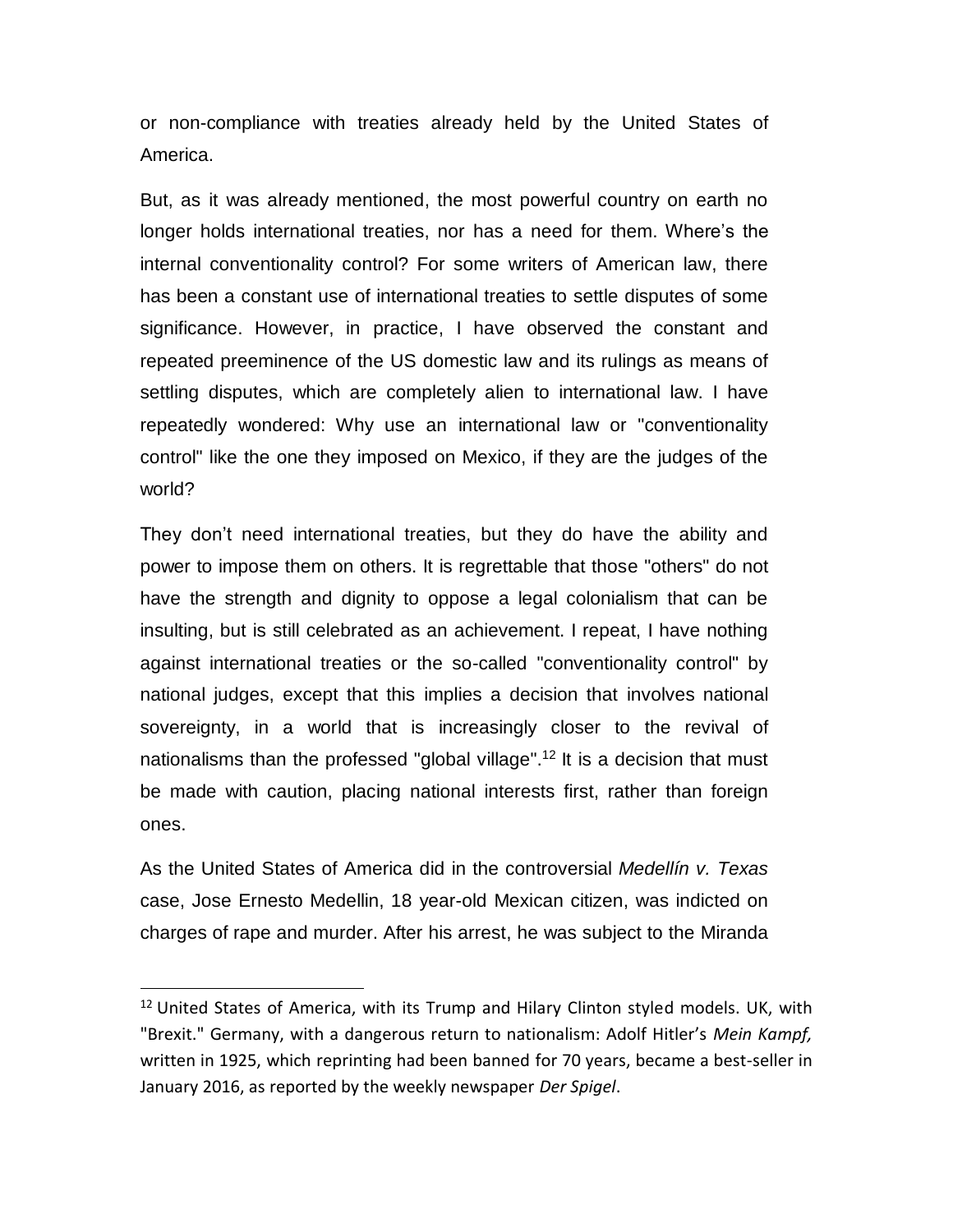Warning; but he was not informed that he was entitled to consular assistance under Article 36, subsection c) of the Vienna Convention on Consular Relations. In 1997, Medellin was sentenced to death and executed on August 5, 2008. The Supreme Court of the United States of America argued that the decision of the International Court of Justice in the *Avena* case (Avena v. US, 2004 ICJ) <sup>13</sup> was not automatically compulsory as a domestic law of the United States and that the President, **in the absence of a law emanating from Congress,** had no authority to oblige the States of the American federation. That is to say, it was treated as a non-self-executing case.

After all, America, leading economic power on the planet, does not need international treaties or conventionality control. However, it does need agreements with other countries, which is why it has executive agreements and congressional-executive-agreements, which are not strictly treaties, and therefore are more malleable and manageable for America.

By the way, the NAFTA was not a treaty, but a congressional-executiveagreement. 14

<sup>&</sup>lt;sup>13</sup> Judgment given by the International Court of Justice on March 3, 2004.

 $14$  Congressional-executive-agreements were designed as an alternative for the President of the United States of America to acquire international commitments for his country without the approval of two thirds of the Senate, as required by the Constitution. Therefore, these commitments cannot be strictly considered as international treaties and subsequently they are not part of the supreme law of the land, under the Supremacy Clause under Article VI, paragraph 2, of the American Constitution. They are, after all, political acts, rather than legal.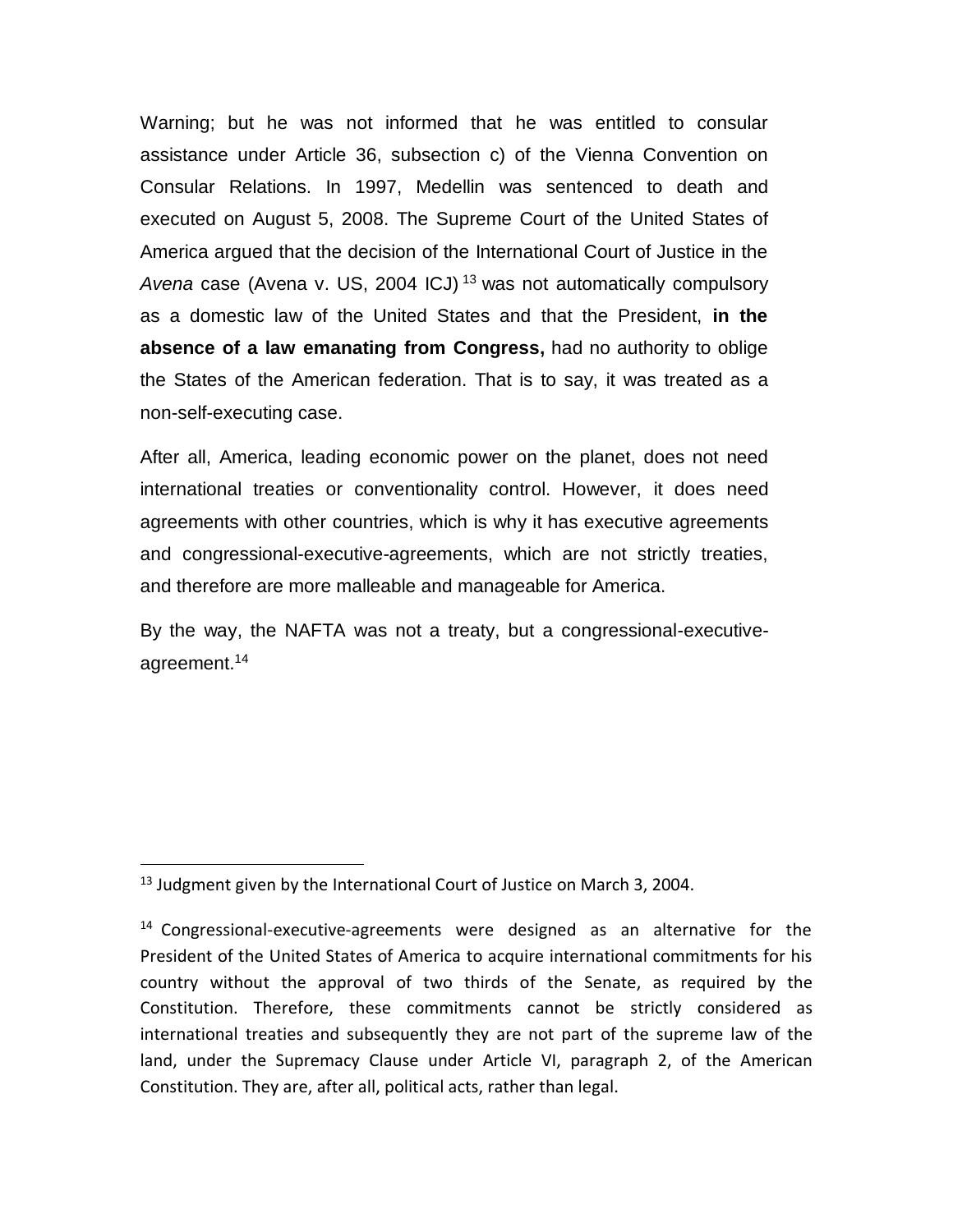## **III. Other resistances**

 $\overline{a}$ 

The reception – whether automatic or not – of the jurisdictional decisions issued by international courts, as it is with any submission to the rules of international law, necessarily implies the impairment of any country's political autonomy.

Therefore, the reception of an international judgment means, obviously, its legal analysis and, in contrast, not to have as true and perfect, unconditionally, the interpretation made by the international body. Nothing and nobody can ensure and guarantee that such international body, in an exercise of prudence, shall subordinate the "conventional interpretation" to the rules of the national Constitution, as virtuous as it may be. And much less "ensure" the national, legitimate and valid interests of the country prosecuted.

It is clear that the automatic reception of international judicial decisions unequivocally affects the ability of an ultimate national decision. That is why, in protection of the domestic political autonomy, few international judicial decisions are subject to an unconditional reception, strictly speaking, by the national courts.<sup>15</sup> The limits of a thoughtless compliance with international rulings allow political authorities to have a sufficient margin of discretionary nature for the efficient exercise of their powers and restrict the possibility that international courts meddle in matters where they do not have jurisdiction.

The countries conforming the strongly questioned European Union have given a good lesson on prudence in the matter. In particular, Germany, Poland and the Netherlands, whose national courts reserve the right to reject  $-$  yes, to reject!  $-$  the normative interpretation performed, by means of a sentence, by the Court of Justice of

<sup>&</sup>lt;sup>15</sup> See Bedjauoui, Mohammed, "The Reception by National Courts of Decisions of International Tribunals" in *Journal of International Politics,* vol. 28, no. 1-2, New York University, 1995-1996, pp. 45-64.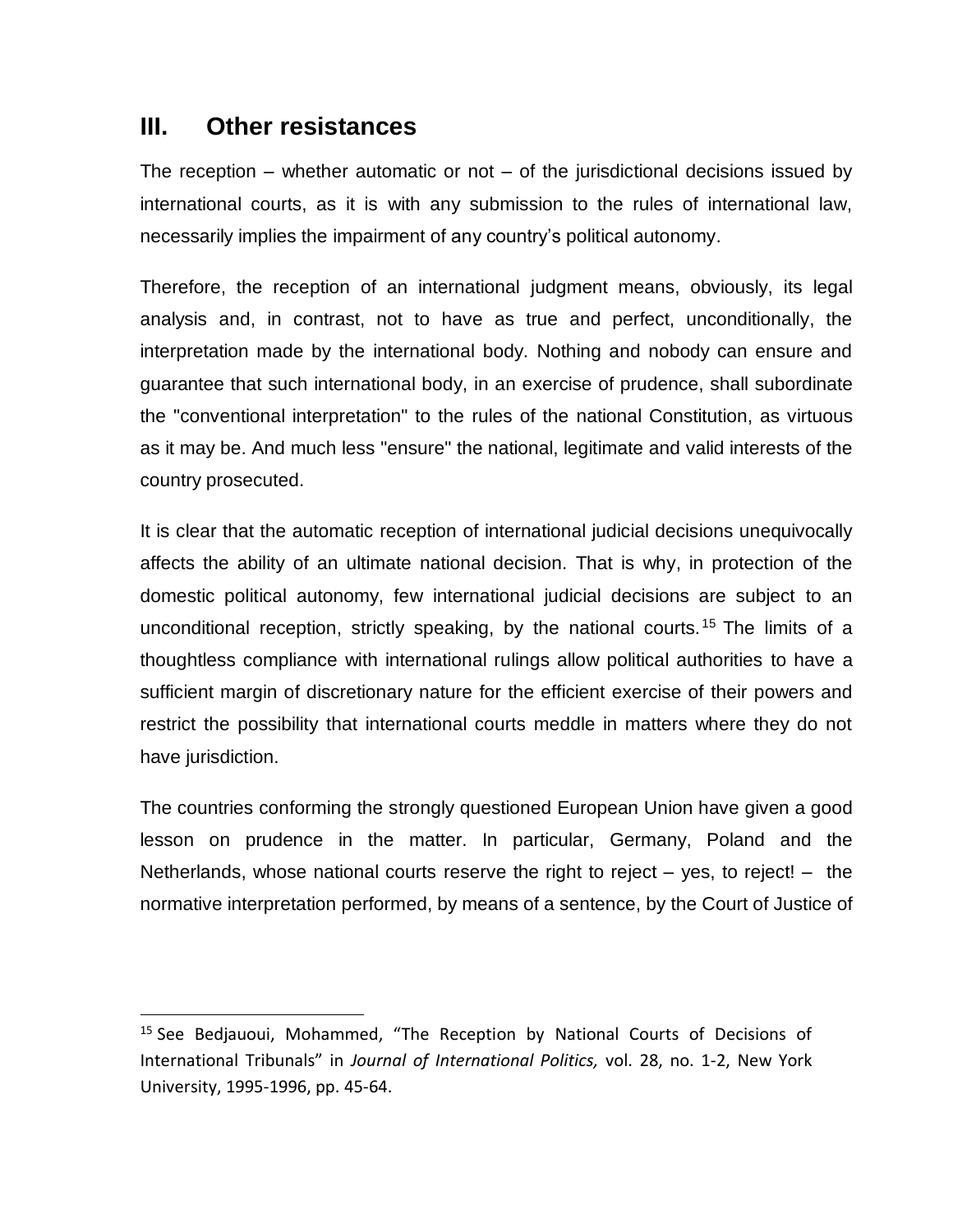the European Union, <sup>16</sup> even if it means violating the provisions of a national Constitution, or results incompatible with the minimum guarantees of the Constitution. In addition, the German Constitutional Court has maintained its prerogative to reject – yes, again to reject! – the decisions of the Court of Justice of the European Union, if the protection of human rights of the latter, is insufficient or defective, and when bodies of the Union act beyond their jurisdiction.<sup>17</sup>

Regarding the European Court of Human Rights, its position is even more radical:

"... The European doctrine has argued that the judgments of the European Court have a *declaratory* character, even though this term does not match the one that was established by the general science of procedural law, in the sense that, since those judgments passed domestically are intended only to clarify (*sic*.) the existence of a right, but do not impose a particular compliance to the parties, therefore those judgments lack *enforceability*. In this sense, we can say that the decisions of the European Court are imperative, i.e. compulsory for the applicable State, but lack mandatory character, since they must be completed at a national level." <sup>18</sup>

In the particular case of Germany, its Constitutional Court stated that the European Union law, exceeding its powers, is not mandatory for Germany. In the *Görgülü*

 $\overline{a}$ 

<sup>18</sup> Fix-Zamudio, Héctor, "La necesidad de expedir leyes nacionales en el ámbito latinoamericano para regular la ejecución de las resoluciones de organismos internacionales" ("The need to issue national laws in the Latin American context to regulate the implementation of the resolutions of international organizations"), in *Impacto de las Sentencias de la Corte Interamericana de Derechos Humanos de Derechos Humanos* (sic), Tirant lo Blanch, Mexico, 2013, pp. 252 and 253.

<sup>&</sup>lt;sup>16</sup> Court created in 1952 as Court of the European Coal and Steel Community. Later in 1957, it became the Court of Justice of the European Communities. In 2009, it acquired its current name.

<sup>17</sup> Sloss, David, *Treaty Enforcement in Domestic Courts: A Comparative Analysis*, January 2009, at: [http://law.scu.edu/wp-content/uploads/Introduction20Jan\\_202009.pdf,](http://law.scu.edu/wp-content/uploads/Introduction20Jan_202009.pdf) p. 12.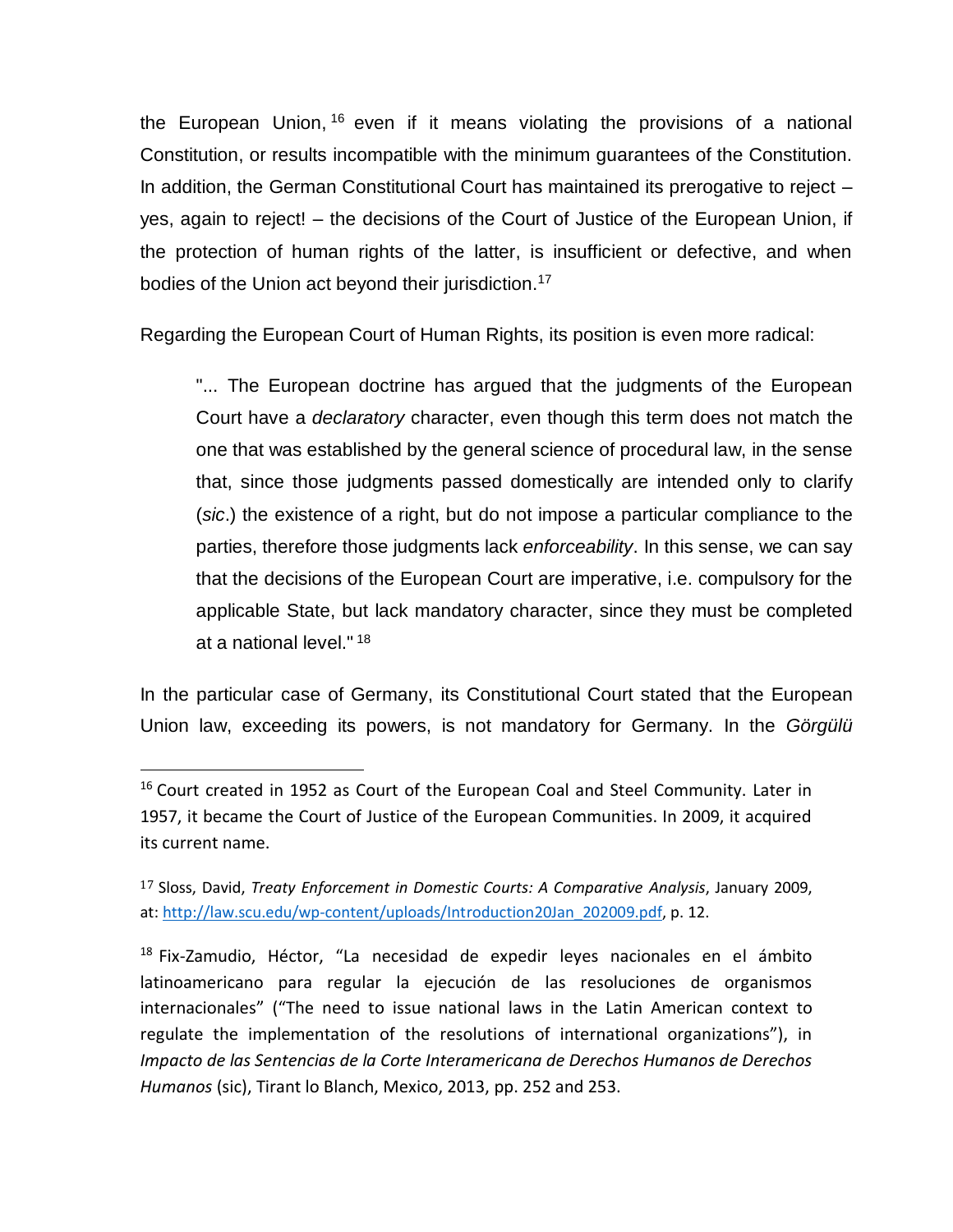decision, the German Court complied with the decision of the ECHR, but refused its automatic enforcement. Also, in the *Waldschlösschen* case, the Constitutional Court decided that a treaty held by the Executive Power, without the approval of the Parliament (*Bundestag*), is not mandatory. This implies that the German Constitutional Court has assumed, unlike in the past, an active protective role of the national headquarters to decide which international rulings may go beyond its border and be part of its legal system.

Consequently, the German Constitutional Court has made it clear that its role is not limited to a mere endorsement of the decisions of international courts in the application of international treaties. 19

In the case of Great Britain, and similarly to the United States, treaties are not applicable in the same way as national law in domestic courts. International treaties are held by the Crown, but the issue of laws is carried on by the Parliament. If the treaty establishes that individuals should be treated in a certain way or that their rights and obligations are to be subject to certain rules, then the rules of the treaty must be the responsibility of the Parliament and have to be made positive by it: only then shall they become law. Therefore, the law applied by the domestic courts is the rule, and not the treaty itself. In this context, international treaties entered into by Great Britain are non-self-executing.<sup>20</sup>

We must add to this the principle of parliamentary sovereignty of Great Britain, under which only the Parliament has the authority to issue, abrogate or repeal the national legal regime. And no person or organization can be above the parliamentary legislative function; this includes, of course, international standards.<sup>21</sup>

<sup>21</sup> Parliamentary Sovereignty in http://www.parliament.uk/about/how/sovereignty/

 $19$  Sloss, David, The Role of Domestic Courts in Treaty Enforcement: A comparative study, Cambridge University Press, Santa Clara University School of Law, New York, 2009, pp. 212-213.

 $20$  Cfr. Vázques, Carlos Manuel, "The Four Doctrines of Self-Executing Treaties", paper no. 12-101, at [http://scholarship.law.georgetown.edu/facpub/1016,](http://scholarship.law.georgetown.edu/facpub/1016) Georgetown University Law Center, 1995, p. 697.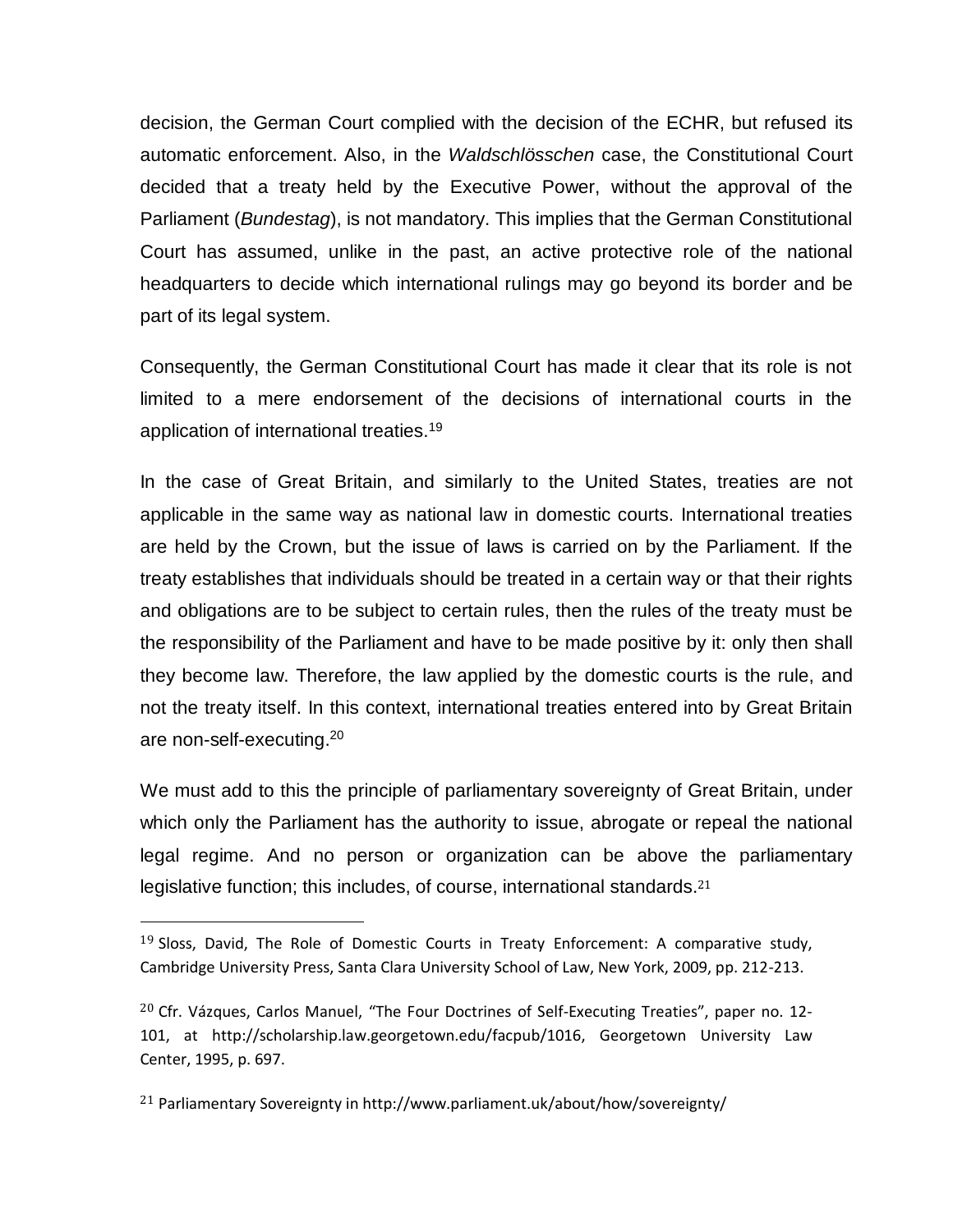In this context, the *Blackburn v. Attorney-General* case (1971), in which the income from the UK was disputed to the European Union, is very instructive. It was argued that the attribution to hold treaties is the responsibility of the Crown acting under the advice of its ministers, and its actions cannot be challenged before the courts. However, the Parliament is not bound and it can even fail to acknowledge an international treaty later on, by virtue of the parliamentary sovereignty.<sup>22</sup>

On the other hand, in the *Socobelge v. Greece* case, the *Société Comerciale de Belgique* sought, in a national court, the compliance of a judgment pronounced by the International Court of Justice, which ordered to freeze Greek assets deposited in a Belgian bank. The Belgian court refused to recognize such ruling because of the absence of a specific authority with necessary powers to execute that decision. 23

Also, in Europe, the "margin of appreciation" doctrine was developed by the ECHR. By virtue of which, national authorities are given room for maneuver to overcome conflicts in the implementation of the European Convention on Human Rights, taking into account the national law and particular factors of the contracting countries of such Convention. Under this doctrine, the *Klass and others v. Germany* case, *judgment of 6 September 1978, A 28* case is instructive. The lawsuit focused on the fact that the German legislation violated Articles 6, 8 and 13 of the Convention, which established the possibility of intervening private correspondence and telecommunications. The ECHR argued that these provisions were in violation of the respect to private life in terms of Article 8 and that such interference was permissible under the Convention only if it was strictly necessary to safeguard democratic institutions. In an almost predictable twist, the ECHR subsequently revised its judgment and decided that the German legislation did not violate the Convention, which was intended to protect

<sup>&</sup>lt;sup>22</sup> [http://ebooks.cambridge.org/clr/case.jsf?bid=CBO9781316151792&id=CBO97813161](http://ebooks.cambridge.org/clr/case.jsf?bid=CBO9781316151792&id=CBO9781316151792A051) [51792A051](http://ebooks.cambridge.org/clr/case.jsf?bid=CBO9781316151792&id=CBO9781316151792A051)

<sup>&</sup>lt;sup>23</sup> Bedjauoui, Mohammed, op. cit., p. 48.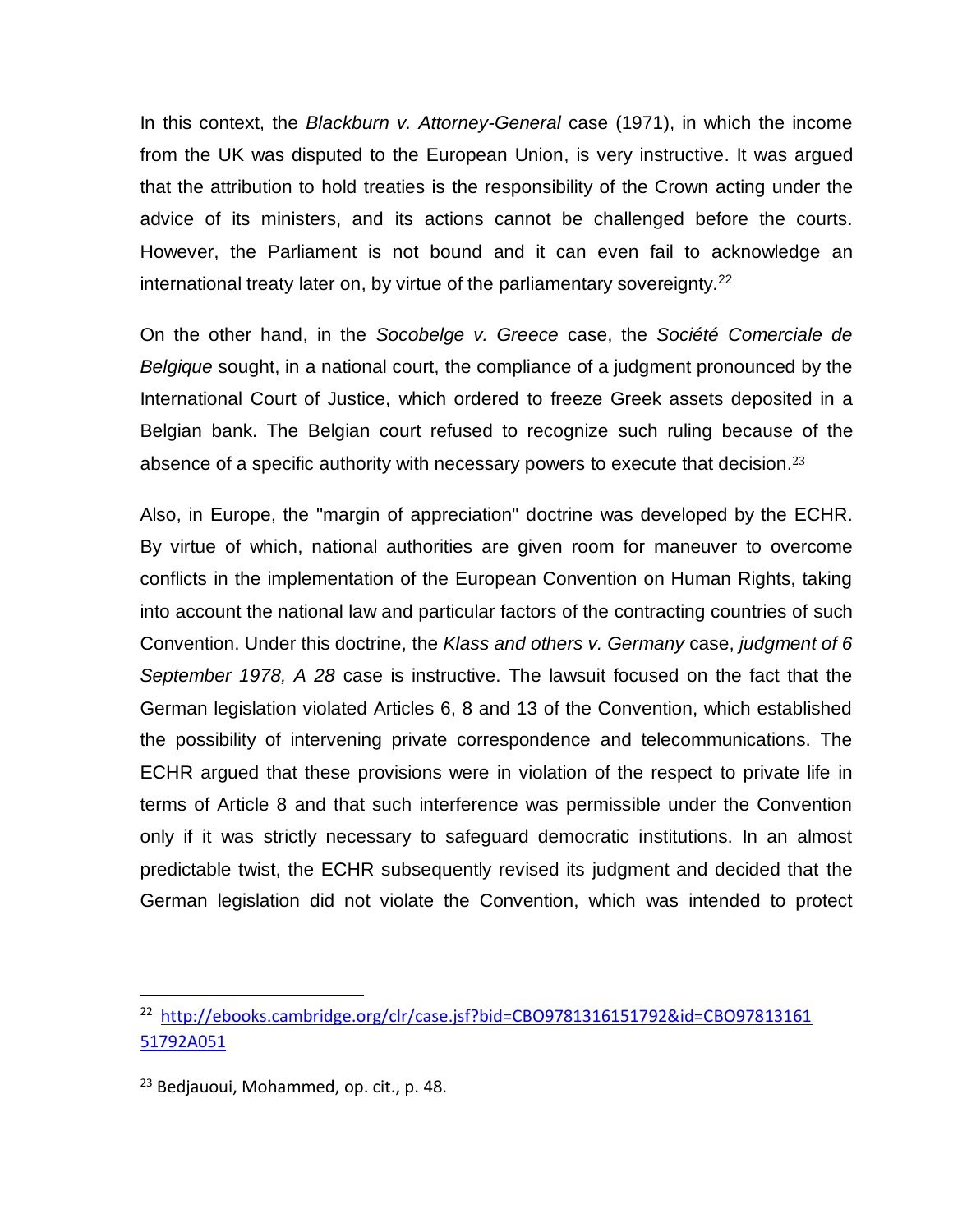national security. Ultimately, national authority efficiently used its "margin of appreciation;" the ECHR agreed with it. Everyone was satisfied.  $^{24}$ 

On the other side, Manuel Fernando Quinche Ramirez stands against the adaptation, in Latin America, of the "margin of national appreciation".<sup>25</sup> He considers that the States could avoid the measures imposed by international rulings. However, the margin of appreciation represents a space for States to verify their constitutionality, conventionality and legality, both substantive and procedural, of the judgments issued in international headquarters, avoiding thereby the arbitrariness that no judge is exempt from. Impartiality cannot be presumed or taken for granted in advance; case by case should be recorded, sentence by sentence.

Hector Fix-Zamudio is in favor of States, particularly Latin American States, issuing provisions to comply with the judgments of international courts, particularly those of the Inter-American Court of Human Rights. Furthermore, he argues that the IACHR sentences should be considered as mandatory, but not as executive, and since compliance thereof is up to the countries involved, there is no body that effectively monitors their compliance.<sup>26</sup> This is the most significant issue. Any law practitioner knows that having a favorable sentence is, in most cases, the same as nothing. One of the greatest problems is its execution. It is true what Fix-Zamudio argues. But ... before thinking about the execution of the sentence, one must consider the sentence itself. International headquarters is not a synonym of infallibility, nor of immanent justice.

<sup>24</sup> Greer, Steven, *The Margin of Appreciation: Interpretation and discretion under the European Convention on Human Rights,* University of Bristol, United Kingdom, 2000, pp. 5 and 36.

<sup>25</sup> Quinche Ramírez, Manuel Fernando, El Control de Convencionalidad (Conventionality Control), Derecho Procesal de los Derechos Humanos Collection, Ubijus, Vol. 11, p. 272.

<sup>26</sup> Fix-Zamudio, Héctor, op. cit., pp. 253-254.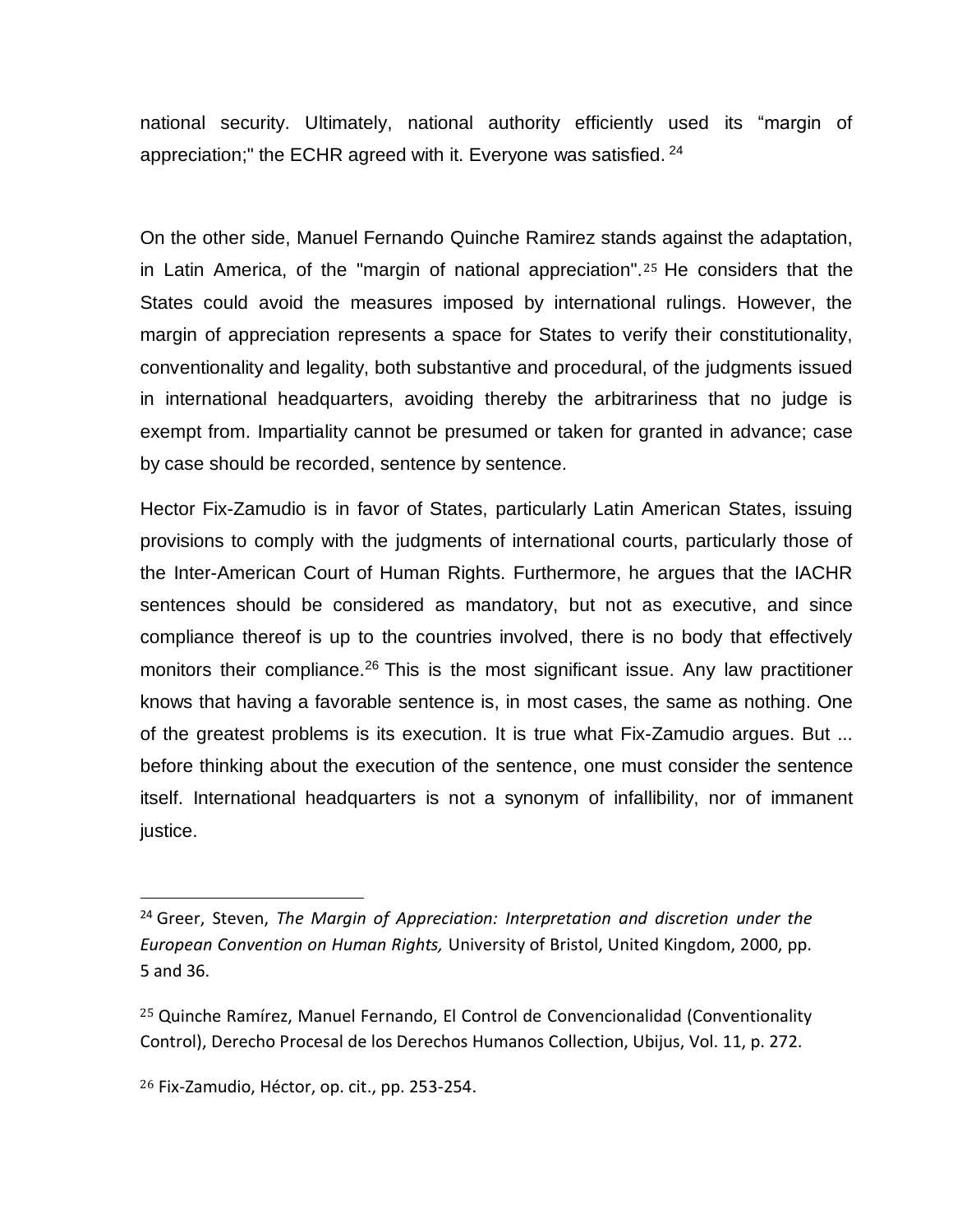#### **IV. An endless argument …**

Up to this date, Mexico has ratified over 1,400 international treaties on a variety of matters with scattered contents. Opposite to what is usually said, such treaties are far from being an organized and systematic set of provisions. On the contrary, when reviewed carefully, under the eyes of a critical analyst, they look like an amorphous and imperfect mass, which additionally, due to their generality, admit the most diverse interpretations.

Hence, their application by international tribunals can often be subjective and even arbitrary. Not to mention that, as stated above, every sentence is a product not only of the circumstances that originated it, but also of the values, beliefs and, of course, interests of the judge on duty.

The reception of international sentences for application in national headquarters is not a purely mechanical issue, as intended (sorry, I meant: as settled) by the Mexican Supreme Court. Our legal system, without denying efficacy of international commitments contracted, cannot and should not be a mere passive spectator of what is resolved outside. It is undoubtedly an issue of sovereignty, which cannot be waived. It is a practical question that leads to questioning the whole process followed in international headquarters. Any litigant with minimal experience knows and understands this. I do not know why the Supreme Court doesn't.

Furthermore, various countries, around which the Mexican legal system orbits, especially the powerful ones, have generated various means of resistance to an absolute submission of the national headquarters before the international ones for the protection of domestic interests as opposed to external interests. There is a clear resistance, a message of effective internal political-legal control, that there is a principle of authority and a sovereign exercise thereof. To huddle under what others have decided for us, without any kind of legal analysis, is an unnecessary abdication, which has not produced any beneficial results in practice.